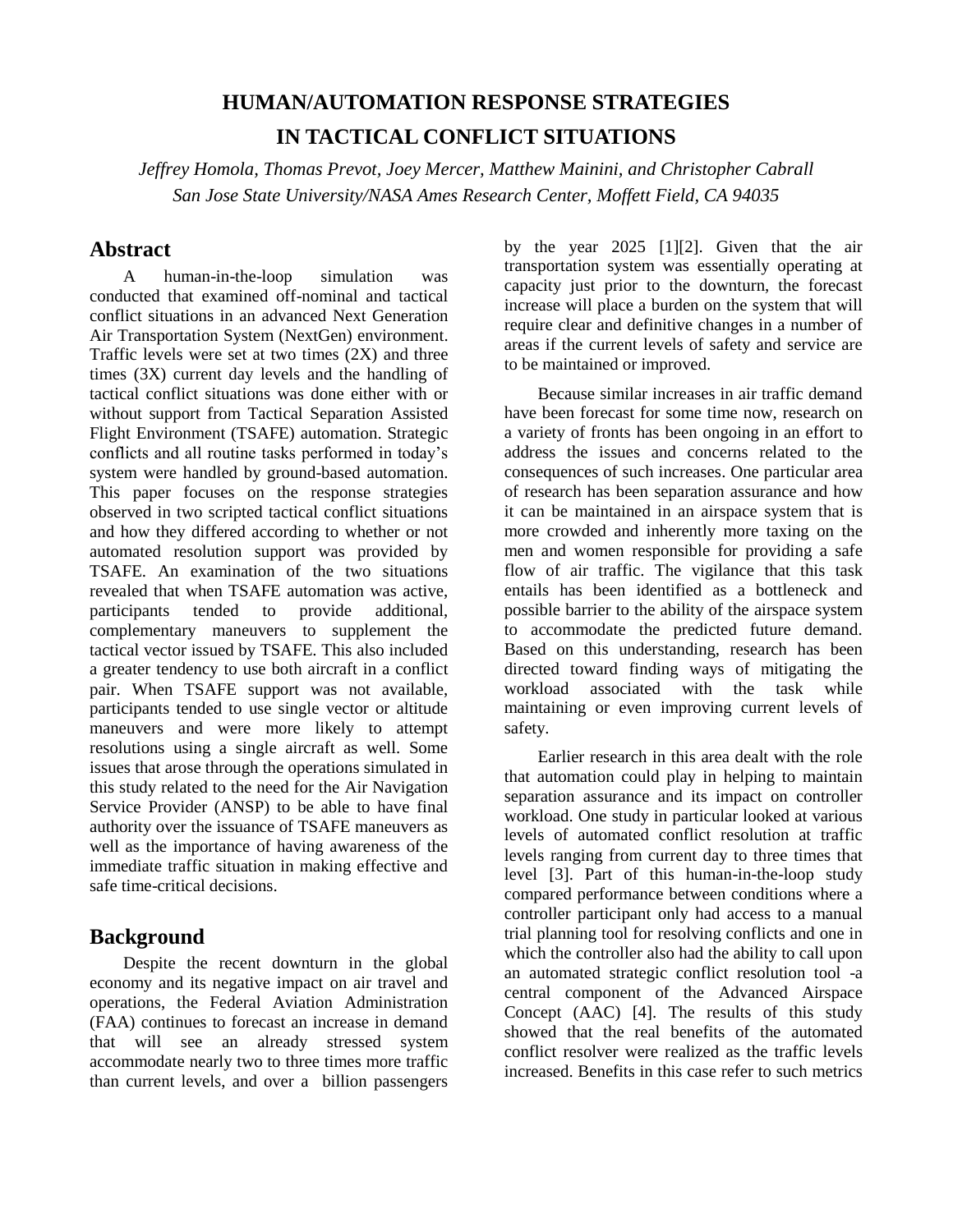as workload reduction, greater maneuvering efficiency, and fewer separation violations.

Despite the fewer number of separation violations seen with automated strategic conflict resolution support tools, a number of them still occurred. This highlighted a missing yet critical component of the broader advanced airspace environment used in the study: a tactical safety layer that would be able to handle emergency and short-term conflict situations.

The Tactical Separation Assisted Flight Environment (TSAFE) is a decision support tool designed to provide that layer of safety through the computation of tactical maneuvers that would avoid a loss of separation (LOS) [4] [5] [6]. Although this tool has undergone considerable fast-time testing and analysis [6] [7], it has had no exposure to human-in-the-loop testing.

# **Simulation**

To address this missing aspect, a study was conducted at NASA Ames in the Airspace Operations Laboratory (AOL) [8] with the main goal of investigating off-nominal, emergency, and tactical safety situations in a high-density, highly automated environment. Comparisons were made between conditions where controllers had support from TSAFE automation to handle initial tactical maneuvers and conditions where they were required to handle the events without such support.

The primary results of this study have been previously published and showed that the overall concept with greater functional allocation and responsibility residing with ground-based automation showed great promise [9]. Results relevant to this paper showed that the participants were able to resolve 75% of the scripted tactical conflicts. Operations with TSAFE support showed a greater ability to resolve tactical conflicts with fewer separation violations occurring than in the non-TSAFE conditions. The number of separation violations with TSAFE also did not appear to be impacted by the level of traffic. Despite these promising results, a number of issues were uncovered that need to be addressed before the concept can move forward.

### **Purpose**

The purpose of this paper is to further examine a specific subset of tactical situations that the Air Navigation Service Providers (ANSP) all encountered with an eye toward providing a window into the strategies employed by them in handling those situations. These strategies will also be used as a comparison to the collaborative efforts of the ANSP and TSAFE tool in the same situation as a means of highlighting the factors that the tool might benefit from incorporating.

The remainder of this paper will present the technical and operational environment that this study used as well as the assumptions that were made in their instantiation. This will be followed by the design and method of the study, which will detail the tactical situations chosen for analysis. Prior to the conclusion, the results of the analysis will be presented followed by case studies that will highlight important issues surrounding the TSAFE tool and the overall concept of which it is a part.

# **Operational Environment**

### *Ground-based Automation and Technologies*

The environment in which TSAFE and the broader Advanced Airspace Concept could be envisioned to be operational assumes high levels of automation and the need for a number of technologies to be in place. This point, coupled with the desire to provide a level of traffic that would be in line with forecasts and could provide a challenge to the automation and the service providers, placed it well into the timeframe of the Next Generation Air Transportation System (NextGen).

To model this environment for the purposes of this study, all nominal aircraft entering the test airspace were capable of conducting trajectorybased operations via datalink communications and Automatic Dependent Surveillance-Broadcast (ADS-B) reporting to a level of Required Navigation Performance (RNP) 1. These aircraft were cleared for all phases of flight provided they could maintain their trajectories. They also had the ability to negotiate trajectory changes with groundbased automation as well as an ANSP directly.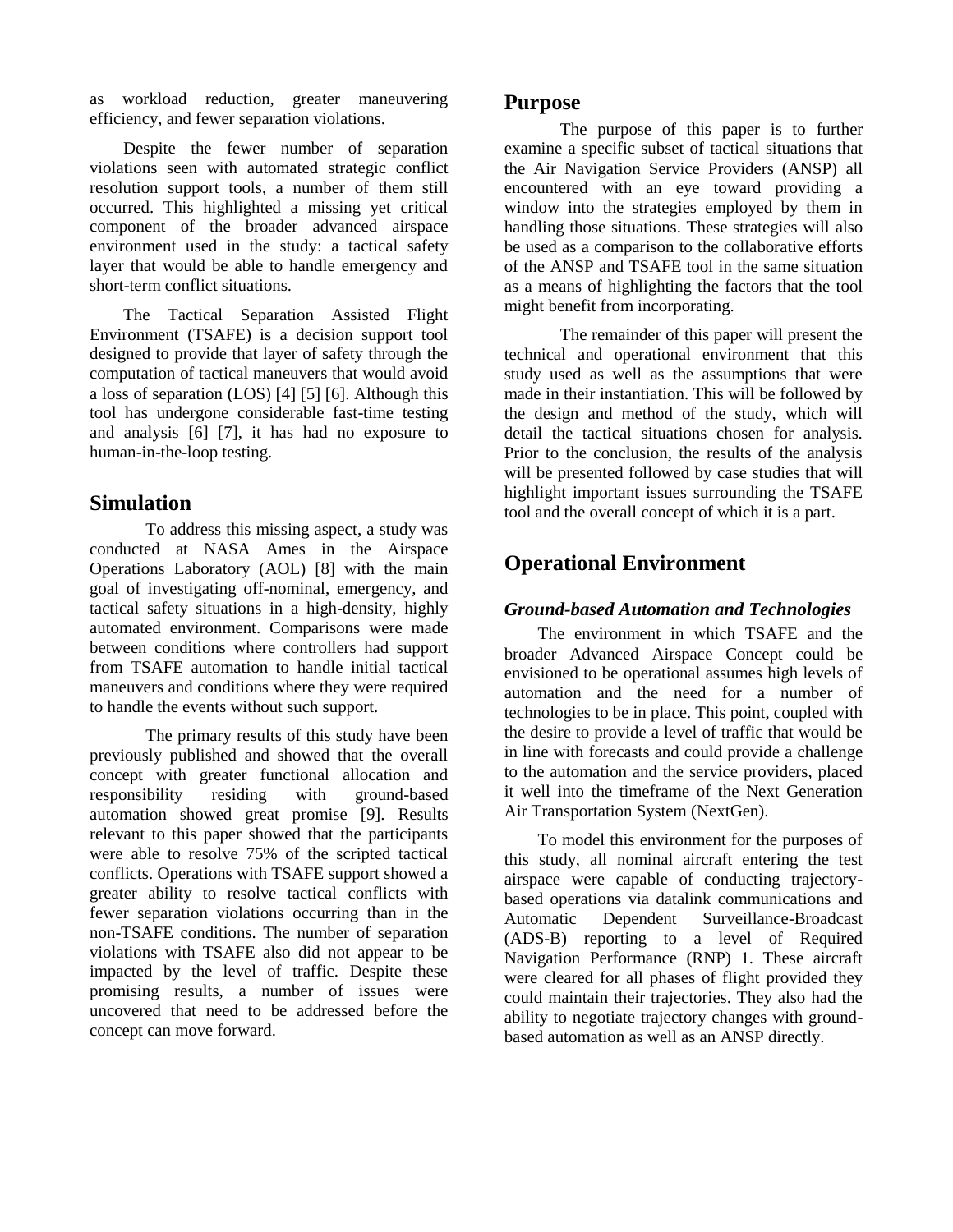For flights that maintained their trajectory, ground-based automation was responsible for the detection and resolution of strategic conflicts (greater than three minutes). Following the detection of a conflict, an algorithm generated a resolution for one of the aircraft, which was then uplinked directly to that aircraft without ANSP involvement.

The technologies assumed for the flight deck also allowed for the ground-based automation to remove some of the routine tasks that contribute to workload in today's environment and would become crippling in tomorrow's. For example, datalink communications used for strategic separation assurance also enabled the automated transfer of communication, which removed the need for handoffs, check-ins, and point-outs.

### *Display*

The removal of the tasks and responsibilities just mentioned also aligned with display requirements that would be necessary for the traffic levels used in this study. Current day levels of traffic were assumed to be roughly 15 to 18 aircraft occupying a sector at any given time. For the two (2X) and three (3X) times levels of traffic that were used in this study, the current DSR display paradigm would not have been acceptable. Figure 1 presents what the display would look like if each aircraft was associated with a full datablock as they are today at 3X levels of traffic.



**Figure 1. Current day DSR display at 3X traffic.**

To avoid the excess workload that such a display would produce as well as to focus on the responses of ANSP's to off-nominal situations, all aircraft operating nominally-on trajectory with fully functioning equipage-had target symbols that were low-lighted and limited datablocks that displayed their assigned altitude. For aircraft that did not fit this nominal category, changes were made to make their status more salient to the ANSP. For example, aircraft that had a change in status from nominal Trajectory-based Flight Rule (TFR) operations to Instrument Flight Rule (IFR) operations were highlighted in green. Aircraft that were off trajectory were displayed as large, cyan chevrons. This was done to draw attention since an aircraft in such a congested environment not on its trajectory would have short-range, ballistic conflict probing and would thus have the potential to cause many problems. Figure 2 shows an example of how these display changes were presented to the ANSPs in the study.



**Figure 2. Modified DSR display at 3X traffic.**

# **Method**

## *Experimental Design*

The full-scale design of this study included both air- and ground-side components. Because this paper focuses on the ground-side aspect of the study, only the design related to that portion will be presented. A fuller account of the overall study can be found in [9].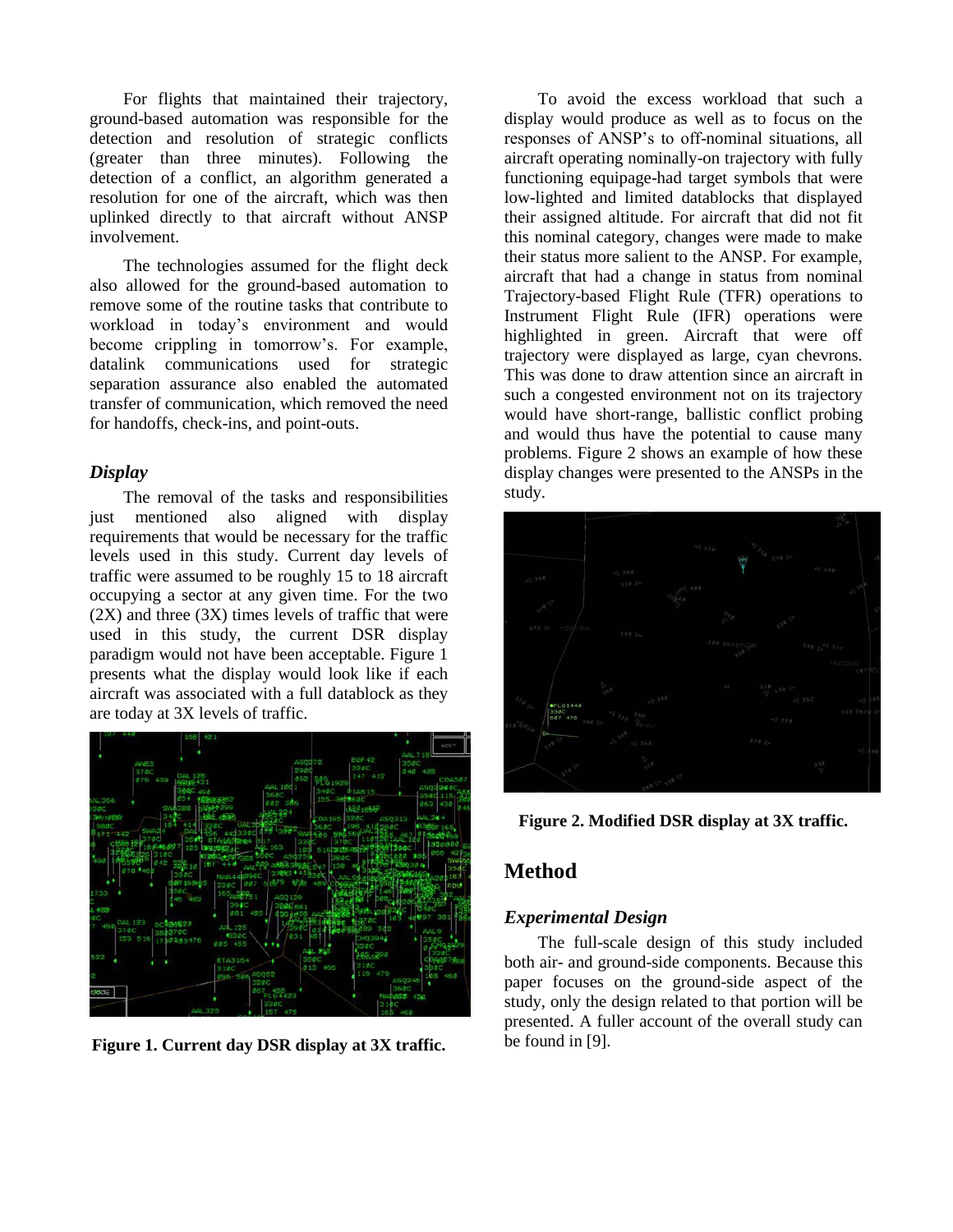The ground-side portion of this study was a 2x2 within-subjects design. The first independent variable was Tactical Maneuver Initiator, which referred to the expected source of the maneuver to avoid a tactical conflict. The two levels of this variable were TSAFE and ANSP. In the TSAFE condition, the TSAFE automation was expected to issue the tactical maneuver to avoid a loss of separation. For the ANSP condition, the participant did not have the support of the TSAFE automation and was expected to issue the appropriate tactical maneuvers directly.

The second independent variable was Traffic Density. This referred to the instantaneous traffic counts that were maintained in the test sector at a given time. The two levels of this variable were 2X and 3X, with X signifying a multiple of current day traffic. Current day levels were estimated to be at a high monitor alert parameter (MAP) value of between 15 and 18 aircraft. The 2X and 3X levels of traffic were therefore approximately 30 and 45 aircraft in the test sector respectively.

### *Participants*

For the ground-side portion of this study, a total of six participants took part over the course of two sessions. Out of those six, three were recently retired. The other three were current front line managers from different centers across the US. While data was collected for all six participants, the analyses in this paper will focus on the active ANSPs in order to ground the results in the most current context. Pseudopilots controlled the execution of aircraft maneuvers. Two pilots were assigned to each controller, one limited to performing the scripted actions on a small set of aircraft and the other managing a list of aircraft for potential actions. These individuals were all either students or graduates of San Jose State University's aviation program.

#### *Apparatus*

To provide a realistic and familiar environment to the participants at the AOL, equipment very similar to what is currently in place at the centers was used. This included large, 28" Barco displays with Display System Replacement (DSR) keyboards and trackballs as input devices (see Figure 3).

For the test environment and interface with which the controllers operated, the Multi-Aircraft Control System (MACS) program was used [10]. This is a JAVA based software program developed by Thomas Prevot and his development team at the NASA Ames Research Center. MACS has the capability to emulate the current day system and is also able to be scaled to incorporate future, developmental concepts and functionalities.



**Figure 3. Equipment used in the AOL.**

Through the development and configuration of MACS for this study, a number of changes and additions were made to the current display and the operations underlying what was presented to the participants. More detail is given here to provide a better understanding of how the participants engaged in the resolution of off-nominal and tactical conflicts.

As presented in Figure 2, all aircraft that were on their 4D trajectory operating under Trajectory Based Flight Rules (TFR) were low-lighted and basically left untouched by the ANSP. These aircraft were visible enough, however, to allow for the ANSP to engage in monitoring tasks much like they do today. Aside from a voice or datalink communication from the flight deck, the initial indications for something off nominal were a green highlighted target symbol indicating that the aircraft was now flying IFR, or an enlarged cyan target symbol indicating that the aircraft was off track.

Conflict probing was based on a 12 minute look ahead for all aircraft in and around the test sector. However, because the focus of this study was partially on tactical conflicts and an automated conflict resolver was expected to clear strategic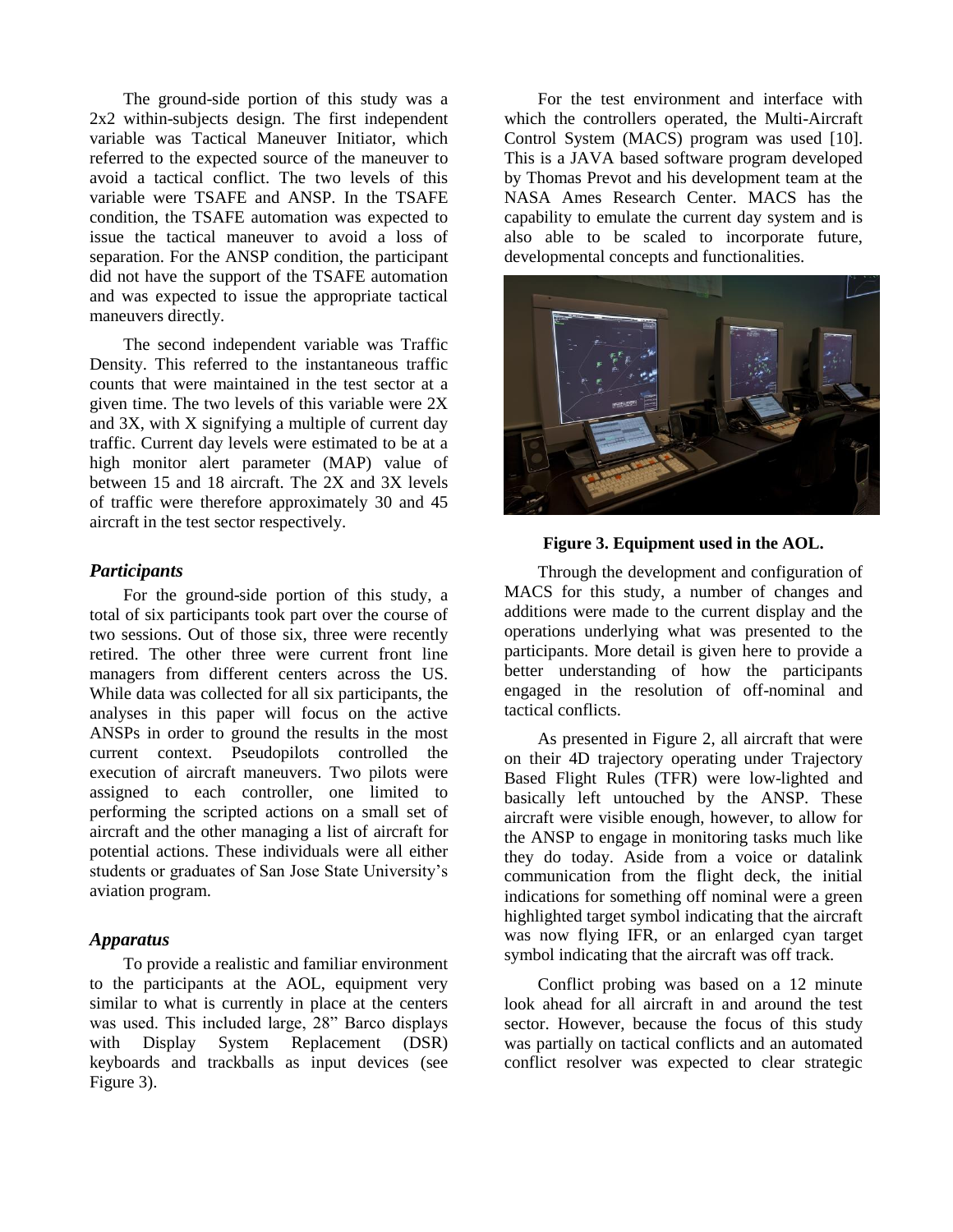conflicts, pending conflicts were not presented to the participant until the time to LOS was within three minutes. Once inside this time threshold, the involved aircraft were presented to the participant in red with full datablocks and the time to LOS appended to the first line.

This display method was consistent across conditions, but in the TSAFE conditions there were additional items included in the fourth line of the datablock. These items included the aircraft callsigns involved in the conflict, followed by either the turn direction and heading that TSAFE has computed for the maneuvering aircraft or "other," which notified the ANSP that TSAFE would not be issuing a clearance for that aircraft. This last bit of information was often used by the ANSP in determining which aircraft to use in performing a maneuver in conjunction with the TSAFE maneuver to expedite conflict resolution. There were issues with this, however, which will be described in the Results section.

### *Test Airspace*

The airspace that was selected for this study was based, in part, on that used in a previous separation assurance study [3]. The test sector was a combination of overlapping medium high- and high-altitude sectors in Indianapolis center (ZID). The combined sectors were ZID 81 and ZID 91, with the test sector being referred to as ZID 91 (see Figure 4). The altitude stratum for this combined sector was set at flight level (FL) 240 and above with an overall geographic area of 7,561 square nautical miles.

The decision to use this particular sector was based, in part, on the availability of pre-existing traffic scenarios for the area that could be built upon and crafted further to suit the aims of this simulation. An additional and important consideration was also the characteristics of ZID 91. Referring to Figure 4, the sector is fairly narrow in the East-West direction which provided a constrained area that would require quick, tactical actions in off-nominal situations. Additionally, the Pocket City (PXV) waypoint shown in the southeast quadrant of ZID 91 is a common "hot spot" for this sector with a great deal of converging and crossing traffic-this was well represented in the test scenarios. This characteristic coupled with the

steady flow of transitioning aircraft to and from Louisville International Standiford Field Airport (SDF) provided for a complex environment that well suited the goal of providing challenging situations to the participants and automation.



**Figure 4. Test airspace with ZID 91 shown to the east. Notice SDF airport further to the east.**

#### *Test Scenarios*

The test scenarios that were adapted for this study were originally developed from live traffic and then scaled to reach the desired 2X and 3X levels of traffic. The resulting scenarios were composed of approximately 65% overflights and 35% transitioning aircraft and included a varied fleet mix with a mostly homogeneous level of advanced equipage.

Added to this base were a number of scripted off-nominal, tactical conflict, and emergency situations that were designed to test the responses of the ANSPs and the automation. Because the focus of this paper and its analyses are on response strategies to tactical conflict situations, only those scripted events will be described below.

While there were a number of tactical conflicts that were scripted for this study, the following two were selected for analysis and discussion based on their repeatability and consistency in presentation for each of the three participants:

### **Trajectory mismatch**

This scripted situation was designed to reflect when the ground-based system did not share the same representation as the flight deck. In this case, as shown in Figure 5, the expected trajectories for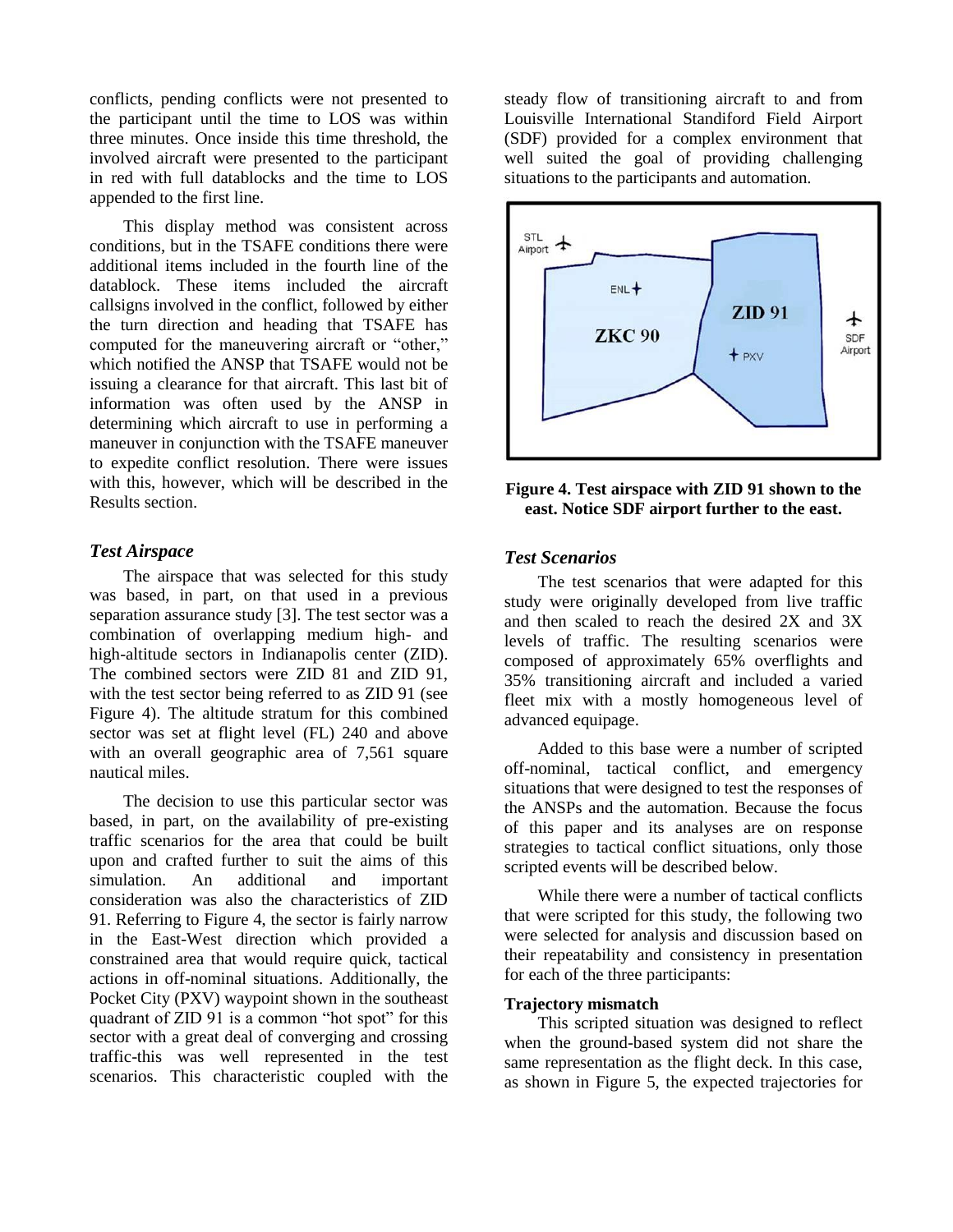flights A and B would have flight A turn in a northeasterly direction at the PXV waypoint and run parallel to flight B at the same altitude. However, the actual path flown by flight A would have it continue straight along its original path past PXV. This would result in a short-term conflict with less than three minutes to loss of separation. Another similar case of this category involved an aircraft that, instead of flying straight past its expected turn point, makes an unexpected turn north directly into the path of another aircraft at the same flight level forcing a short term conflict with less than three minutes reaction time.



**Figure 5. Scripted tactical conflict situation involving a trajectory mismatch.**

### **Low rate of climb**

This scripted situation involved a climbing aircraft from SDF airport with crossing traffic that would normally have a safe buffer of vertical separation. However, at the start of flight A's climb (see Figure 6), the pseudopilot placed the vertical speed at the lowest level possible. This pushed back its Top Of Climb (TOC) point and gave the aircraft an unexpectedly slow rate of climb, which placed flight A and B into direct conflict with short time to act.

### *TSAFE*

The instantiation of the TSAFE algorithm and its incorporated automation into this simulation environment was an early version that operated according to simple guidelines. For this study, the

only maneuver that the TSAFE automation issued was a vector for a single aircraft. The time horizon for this issuance was set at three minutes or less to predicted loss of separation at which point the calculated maneuver was sent directly to the selected maneuvering aircraft.



**Figure 6. Scripted tactical conflict involving a climbing aircraft with a low rate of climb.**

#### *Procedure*

This entire study was run over the course of two weeks, with one week devoted to each team. There were three participants per team, and each was assigned to a single workstation. The data collection sessions were 30 minutes each and were run in parallel, with all three participants working on a problem simultaneously. However, the run schedule was designed to avoid any of the three participants working on the same problem at the same time (i.e., participants were always working different problems from one another). Following each session, the participants filled out short questionnaires and then–following a break–rotated to a new workstation as part of the design necessary to include the flight-deck portion of the overall study.

During the session, most of the routine tasks that ANSPs perform today were removed. The task of the participant, therefore, was to monitor the traffic conditions and handle any of the situations that arose both through scripted and unscripted events. This involved handling emergency situations such as loss of cabin pressure, datalink requests from the flight deck, or tactical conflict situations. The participants were able to use trial planning functionalities for avoiding conflicts either laterally or vertically (or a combination) and for regaining the trajectory of aircraft once they were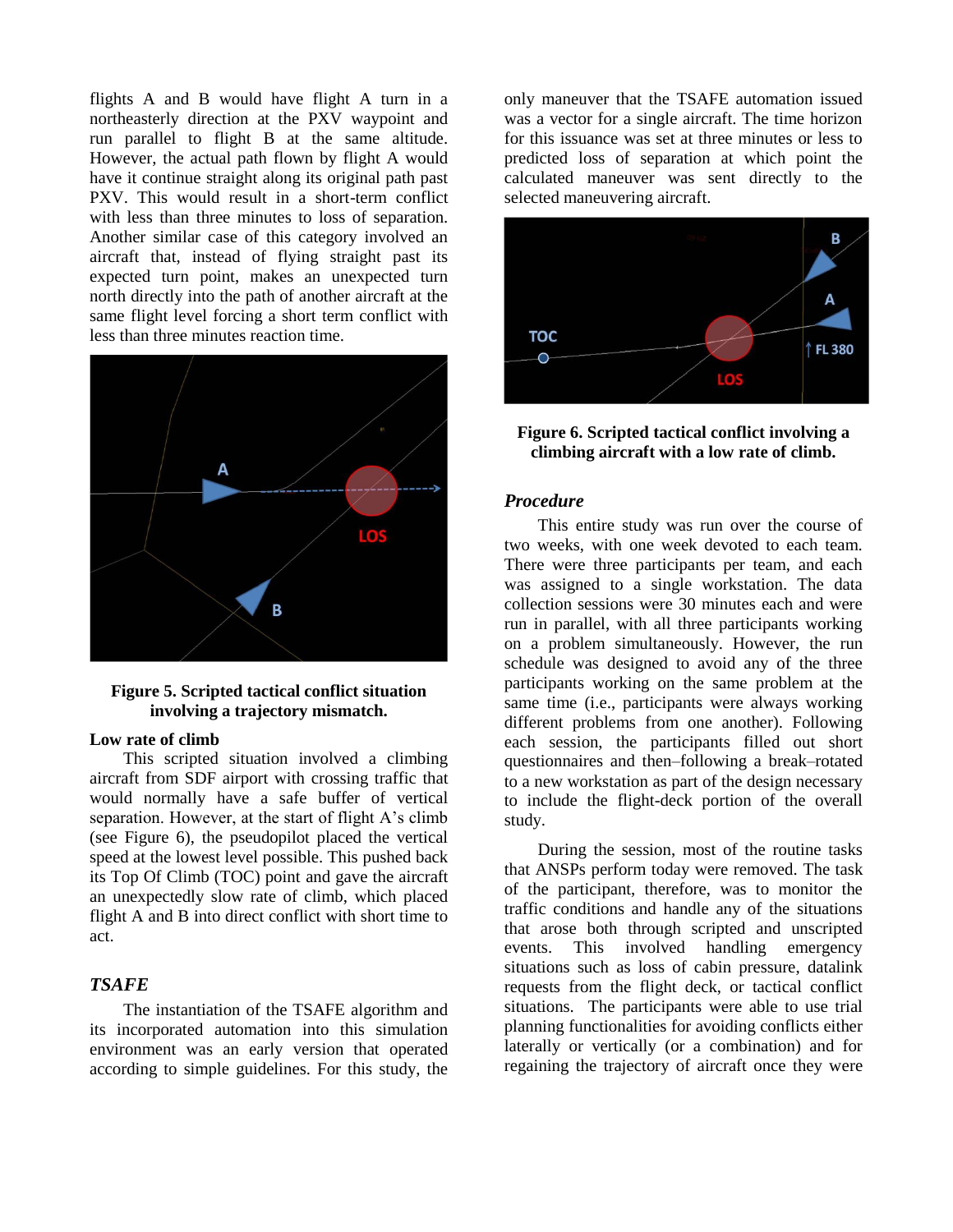off. Datalink communications were also available for transmitting clearances directly to aircraft as well as for the automated transfer of communications.

### **Results**

It should be restated here that the overall results of this study have been published in Prevot et al. [9]. The purpose of this paper is to examine and describe the strategy similarities and differences used by the automation and the ANSP participants in handling the selected tactical conflict situations described in the Test Scenarios subsection.

The small sample size and the sometimes varied nature of the ANSP responses did not lend itself to conducting inferential statistics. Therefore, what follows is a descriptive analysis of those response strategies to specific instances of conflicts that were common among the three ANSPs and the automation. This will be followed by examples that highlight some of the issues that are important to operations in the environment tested in this study.

### *Trajectory mismatch*

This particular category of scripted conflict was perhaps the most consistent and reproducible of the ones used. There were two specific cases that led to the three participants issuing tactical maneuvers in all four conditions (TSAFE and ANSP across 2X and 3X).

#### **2X**

For the first case where an aircraft failed to make its expected turn, Table 1 presents the basic findings for what occurred in the TSAFE condition. The first column from the left represents the participant performing the maneuver, the second column contains what maneuver was done to the aircraft that either missed or made an unexpected turn (Off Track A/C), the third column contains what maneuver was done to the nominal, On Track aircraft, and the last column shows whether or not a loss of separation (LOS) occurred.

Because TSAFE was limited to issuing vectors to one aircraft as it was originally intended, the results for this and subsequent sections for that condition will be with respect to what the ANSP may have done in addition to the vector that TSAFE issued. Aircraft that were issued a vector from TSAFE are denoted by a (T).

By observation of Table 1, one can see that the ANSPs did not allow the conflict resolution to proceed by TSAFE maneuver alone: two of the ANSPs followed the issuance of a TSAFE vector with an altitude clearance (labeled as "Combination") for the same aircraft, and one complemented the vector with an altitude clearance for the other aircraft in the conflict pair.

**Table 1. 2X TSAFE/Collaborative Maneuvers**

|    | <b>Off Track A/C</b> | On Track A/C | <b>LOS</b> |
|----|----------------------|--------------|------------|
| P1 | Combination (T)      |              | Nο         |
| P2 | Vector $(T)$         | Altitude     | Nο         |
| P3 | Combination (T)      |              | Yes        |

While the combination vector and altitude maneuver successfully avoided a loss of separation for one ANSP, it did not for another. This was not an isolated case where the same maneuvers met with differing success. A common cause of this was the timing of the maneuvers issued. For these types of cases where a loss of separation occurred, the secondary maneuver was often not issued in time to avoid it.

Table 2 presents the maneuvers issued by the ANSPs for the same conflict situation but without TSAFE automation-they were responsible for issuing clearances to resolve the conflict. In this case -unlike in the TSAFE condition- the ANSPs uniformly issued one type of clearance: altitude. However, it appears as though participant 2 (P2) tended to favor using both aircraft in the pair to resolve the conflict rather than just one. This apparently was a successful approach in this instance as he was able to avoid a loss of separation in both conditions whereas his cohorts were not.

**Table 2. 2X ANSP Only Maneuvers**

|    |          | Off Track $A/C$   On Track $A/C$   LOS |     |
|----|----------|----------------------------------------|-----|
| P1 | Altitude |                                        | Yes |
| P2 | Altitude | Altitude                               | Nο  |
| P3 | Altitude |                                        | Nο  |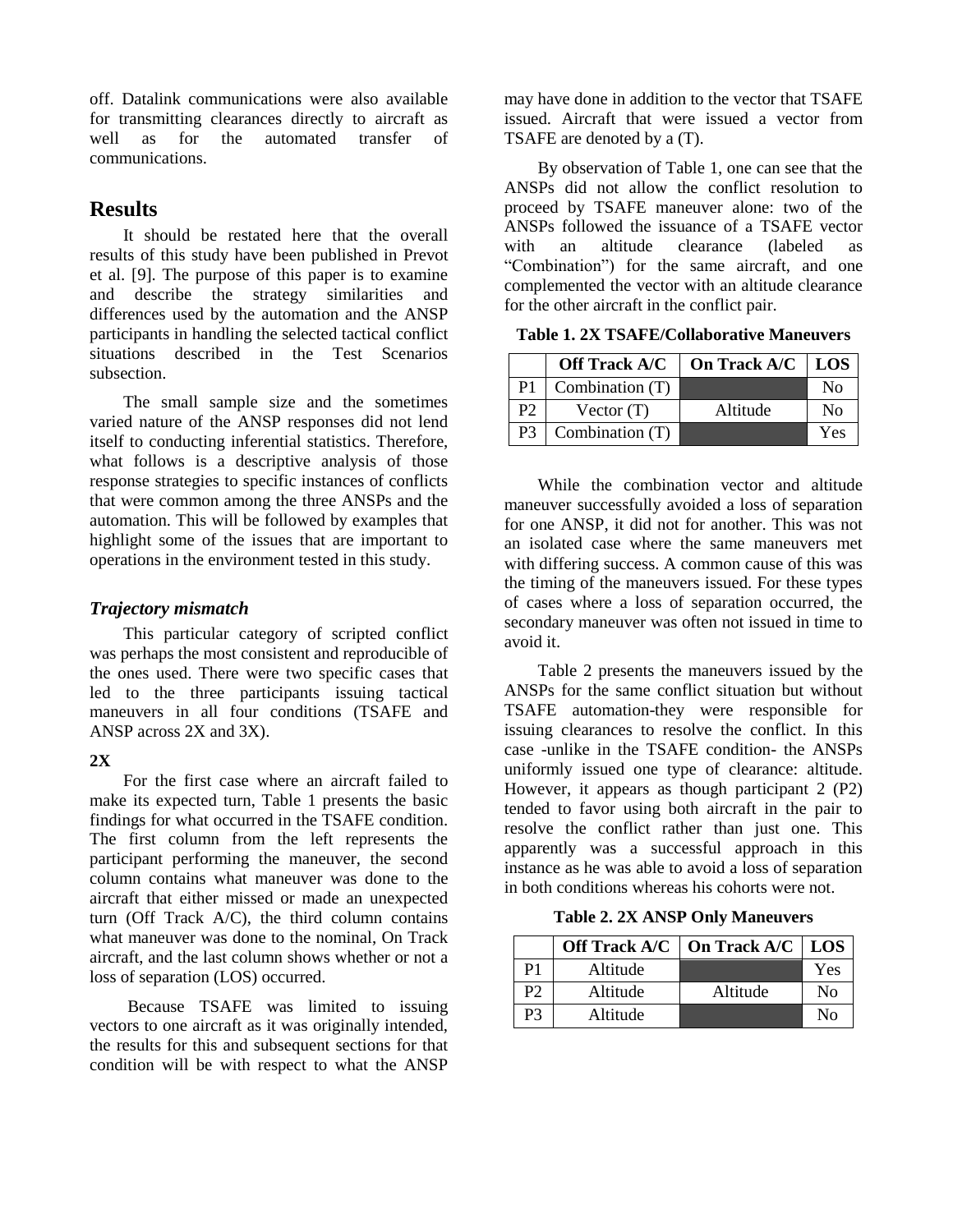#### **3X**

The results for maneuvers performed at the 3X level of traffic density in the TSAFE condition were nearly identical to those observed at the 2X level. Table 3 presents these maneuvers where it can be seen that the only difference is that P3 relied on the vector from TSAFE alone rather than the combination maneuver used in the 2X condition. This did not, however, result in avoiding a loss of separation much like it did not in the 2X condition. And although the same strategy of using both conflict aircraft was successful for P2 in the 2X condition, it was not in 3X where a loss of separation occurred.

**Table 3. 3X TSAFE/Collaborative Maneuvers**

|                | <b>Off Track A/C</b> | On Track A/C   LOS |     |
|----------------|----------------------|--------------------|-----|
| P <sub>1</sub> | Combination (T)      |                    | Nο  |
| P2             | Vector $(T)$         | Altitude           | Yes |
| P3             | Vector $(T)$         |                    | Yes |

Although the strategies used were similar at the 2X and 3X levels of traffic in the TSAFE conditions, this was not the case in the ANSP conditions. Table 4 shows that instead of all of the participants opting to use altitudes to resolve the conflict, each one used a different strategy. Each strategy was apparently equally viable as all of them resulted in the avoidance of a separation violation. Another departure from what was observed at the 2X level of traffic was that each ANSP managed to successfully resolve the scripted conflict through the maneuvering of just one aircraft.

**Table 4. 3X ANSP Only Maneuvers**

|    |             | Off Track $A/C$   On Track $A/C$   LOS |    |
|----|-------------|----------------------------------------|----|
| P1 | Altitude    |                                        | Nο |
| P2 |             | Vector                                 | Nο |
| P3 | Combination |                                        | N٥ |

### *Alternate Trajectory Mismatch Case*

The results for the following case refer to a situation where the aircraft makes an unexpected turn that resulted in a short term conflict. Although different in nature, both situations progressed similarly.

#### **2X**

Similar to what was observed for the TSAFE conditions in the previous case, the participants in this situation often provided additional maneuvers to complement the vector issued by TSAFE. Table 5 presents a summary of what maneuvers were issued at the 2X level of traffic where it can be seen that each participant approached the situation differently. P1 was able to use both aircraft in the conflict pair with one vectored via TSAFE and the other given an altitude clearance for extra separation. In this case this seemed to be the best solution to resolving the conflict because P1 was the only one to avoid a loss of separation.

**Table 5. 2X TSAFE/Collaborative Maneuvers** 

|                | <b>Off Track A/C</b> | On Track A/C    | <b>LOS</b> |
|----------------|----------------------|-----------------|------------|
| P <sub>1</sub> | Vector $(T)$         | Altitude        | No         |
| P2             |                      | Vector $(T)$    | Yes        |
|                |                      | Combination (T) | Yes        |

The strategies used in the ANSP condition were different from those used in the TSAFE condition. Table 6 presents these differences as well as how the participants approached the problem differently from one another. However, this did not matter as they all successfully avoided a loss of separation.

**Table 6. 2X ANSP Only Maneuvers**

|    |             | Off Track $A/C$   On Track $A/C$ | <b>LOS</b>     |
|----|-------------|----------------------------------|----------------|
| P1 | Vector      |                                  | N <sub>0</sub> |
| Pγ |             | Altitude                         | Nο             |
| P3 | Combination | Vector                           | Nο             |

#### **3X**

At the 3X level of traffic, this particular conflict proved to be quite difficult to handle regardless of whether the TSAFE automation was available or not. Table 7 presents the maneuvers used in the participants' attempts at resolving the conflict. The strategies used follow the same trend as seen in previous examples with additional maneuvers and aircraft being used. As just alluded to, however, these maneuvers were not successful for any of the participants as they all resulted in a loss of separation.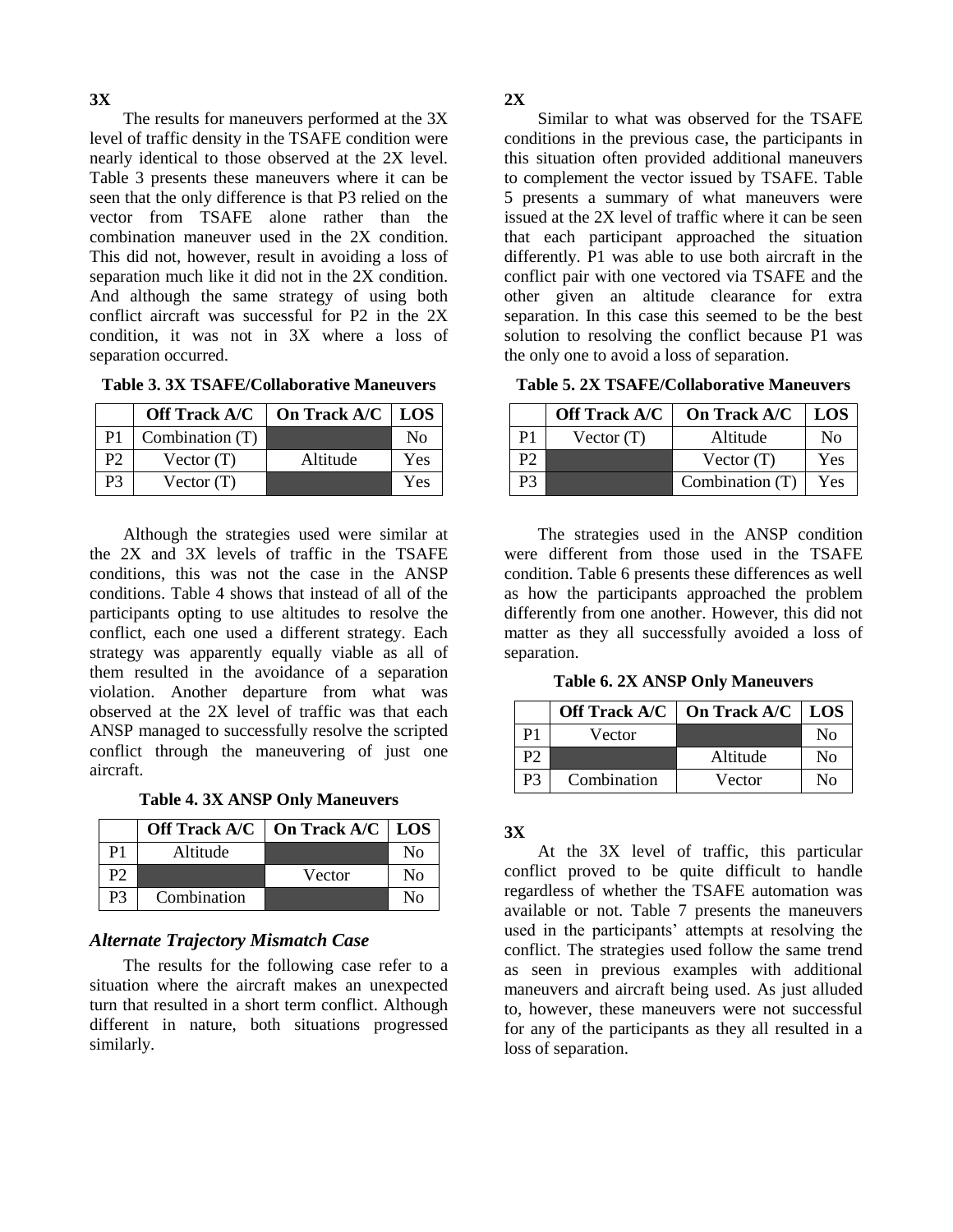|    | <b>Off Track A/C</b> | On Track A/C    | <b>LOS</b> |
|----|----------------------|-----------------|------------|
| P1 |                      | Combination (T) | Yes        |
| P2 | Vector               | Vector $(T)$    | Yes        |
| P3 | Vector $(T)$         | Altitude        | Yes        |

**Table 7. 3X TSAFE/Collaborative Maneuvers**

This was likewise the case in the ANSP condition where, despite the different approaches used by each of the participants, a loss of separation was unavoidable (see Table 8).

**Table 8. 3X ANSP Only Maneuvers**

|    | <b>Off Track A/C</b> | <b>On Track A/C</b> | LOS. |
|----|----------------------|---------------------|------|
| P1 |                      | Combination         | Yes  |
| Pγ | Vector               | Combination         | Yes  |
| PЗ |                      | Altitude            | Yes  |

### *Low Rate of Climb*

The following results relate to a scripted conflict that involved a departure aircraft climbing at an unexpectedly and abnormally low rate that produced a short term conflict with an overflying aircraft. There were two different cases of this conflict, both nearly identical with the exception of the overflight aircraft used in the conflict. Because of the greater challenges involved in reliably reproducing this conflict in every run, full data sets across all of the conditions were not available for each of the three participants. Therefore, the 2X results will involve those related to one of the Low Rate of Climb conflicts and the 3X results will relate to the other.

#### **2X**

Despite this conflict involving a transitioning aircraft, each of the three participants at the 2X level of traffic attempted to resolve the conflict through vectoring alone. Table 9 shows that participants 1 and 2 used vectoring on both aircraft in the conflict pair with differing success in terms of avoiding a loss of separation. Participant 3 relied on the vector issued by TSAFE but did not have the time available to avoid the loss of separation.

**Table 9. 2X TSAFE/Collaborative Maneuvers**

|                | <b>Departure</b> | Overflight   | <b>LOS</b> |
|----------------|------------------|--------------|------------|
| P <sub>1</sub> | Vector           | Vector $(T)$ | Nο         |
| P <sub>2</sub> | Vector           | Vector $(T)$ | Yes        |
| P3             |                  | Vector $(T)$ | Yes        |

The same scripted conflict at the 2X traffic level in the ANSP condition played out rather differently for each of the three participants. Table 10 presents the results for this condition. P1 vectored both the departure and overflight aircraft (at 85 degrees) but was unable to avoid the separation violation. P2 also had a separation violation for this same conflict, but, for unknown reasons, did not even attempt to resolve it beforehand. From the data logs and recording it appears as though nothing else was taking place at the time so it is unclear why nothing was done. In the case of P3, the departure aircraft's climb was unexpectedly delayed such that it missed the initial conflict with the scripted overflight. Upon resumption of the climb, however, a short term conflict was caused with another overflight, which P3 was able to resolve by stopping the climb of the departure aircraft.

**Table 10. 2X ANSP Only Maneuvers**

|                | <b>Departure</b> | Overflight | LOS |
|----------------|------------------|------------|-----|
| P <sub>1</sub> | Vector           | Vector     | Yes |
| P2             |                  |            | Yes |
| P <sub>3</sub> | Stop Climb       |            | No  |

**3X**

Similar to how the conflict at the 2X traffic level was approached in the TSAFE condition, the participants used primarily vectoring to resolve a similar scripted conflict at 3X traffic with greater success (see Table 11). P1 was able to avoid a loss of separation by using both aircraft through a combined altitude and TSAFE vector for the overflight aircraft and a vector for the climbing departure aircraft. P2 and P3 were able to successfully rely on the vector issued by TSAFE to the overflight in avoiding a LOS.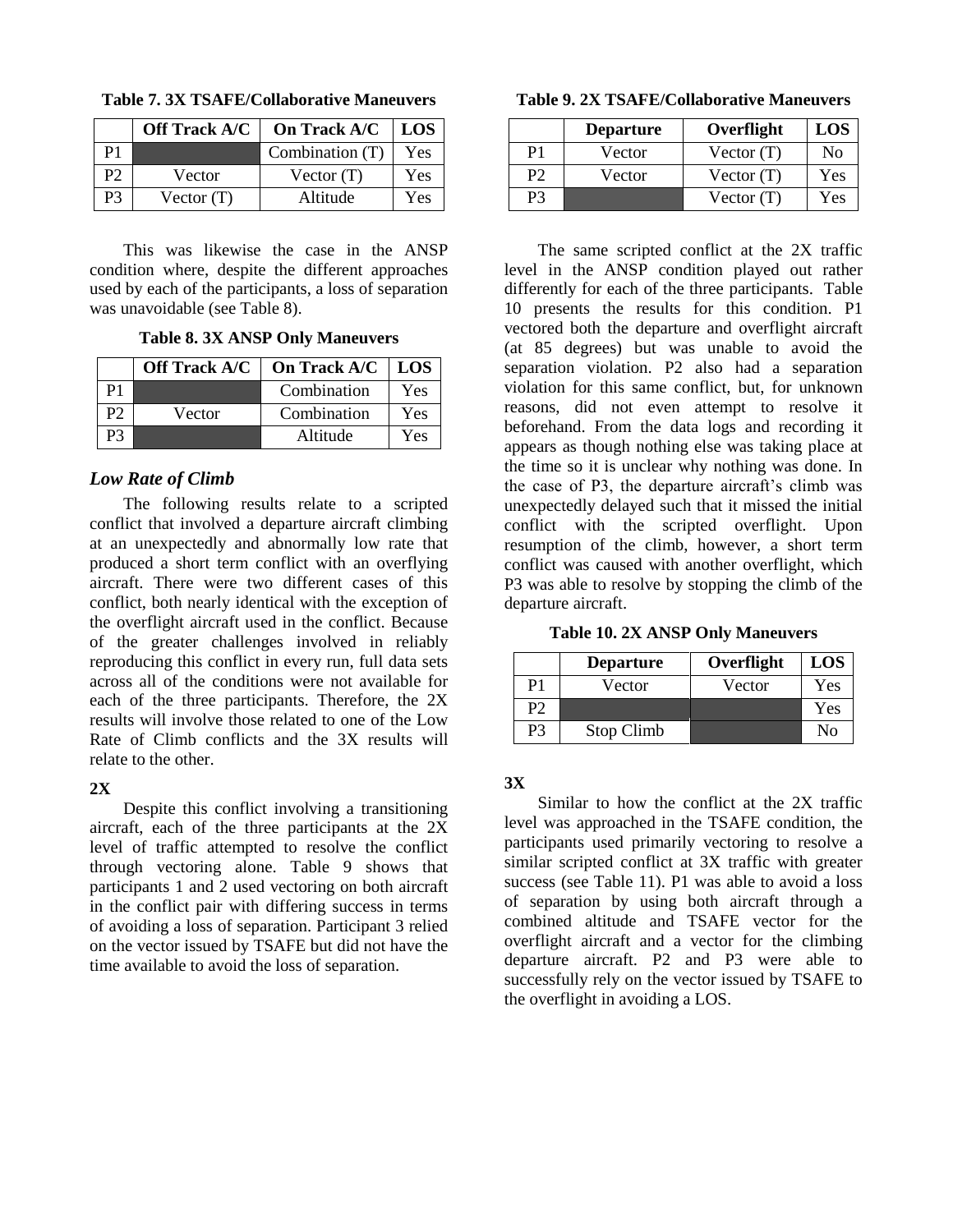|    | <b>Departure</b> | Overflight      | LOS |
|----|------------------|-----------------|-----|
| P1 | Vector           | Combination (T) | No  |
| P2 |                  | Vector $(T)$    | No  |
|    |                  | Vector $(T)$    | Nο  |

**Table 11. 3X TSAFE/Collaborative Maneuvers**

While the participants mostly relied on vectoring to resolve the conflict in the TSAFE condition, they uniformly (see Table 12) went with a simpler approach in the ANSP condition: each stopped the departure aircraft's climb before it was able to proceed further into the conflict. It must be noted here, however, that P1 was not the actual issuer of the altitude stop. In this case, the strategic auto resolver was able to issue the clearance before P1 could do so. One cannot say that this would have been the same clearance that P1 would have issued on his own, but it is interesting to see that this clearance was not followed by any other and it was the same one issued by the other two participants.

**Table 12. 3X ANSP Only Maneuvers**

|                | <b>Departure</b> | Overflight | <b>LOS</b> |
|----------------|------------------|------------|------------|
| P <sub>1</sub> | Stop Climb*      |            | No         |
| P <sub>2</sub> | Stop Climb       |            | No         |
| P3             | Stop Climb       |            | No         |

### *Case Studies*

The following section is meant to complement the results just presented by providing actual examples of how certain events unfolded. The purpose of doing so is to provide greater context to the results as well as to highlight some of the issues related to the operations simulated in this study.

#### **TSAFE Resolutions**

Although the results showed that the ANSPs largely preferred to perform additional maneuvers in conjunction with TSAFE, there were six cases where the ANSP did rely solely on a TSAFE vector. What follows is intended to give a good example of TSAFE operating in a manner that it was intended with the computed vector allowing enough clearance between the two aircraft to provide adequate separation.

Figure 7 presents the initial conditions for a tactical conflict that forced a TSAFE resolution. This example was taken from the Low Rate of

Climb scripted conflict where it can be seen that SWA339 is climbing to its cruise altitude of flight level (FL) 360 at a reduced rate of climb. This is taking the aircraft into the path of ASQ1360 that is at level flight at an altitude of FL 350. The first alert of the conflict comes when the pair has two minutes remaining before loss of separation.

Following this initial display of the conflict, TSAFE computes and uplinks a resolution that has the aircraft at level flight (ASQ1360) turn 59 degrees to the left to a true heading of 115 degrees (see Figure 8). This vector adequately provides enough separation between the aircraft and the ANSP did not need to provide any additional maneuvers.



**Figure 7. Tactical conflict between an overflight (ASQ1360) and transitioning departure (SWA339) aircraft with a low rate of climb.** 



**Figure 8. TSAFE maneuver uplinked to ASQ1360 that clears the tactical conflict with SWA339.**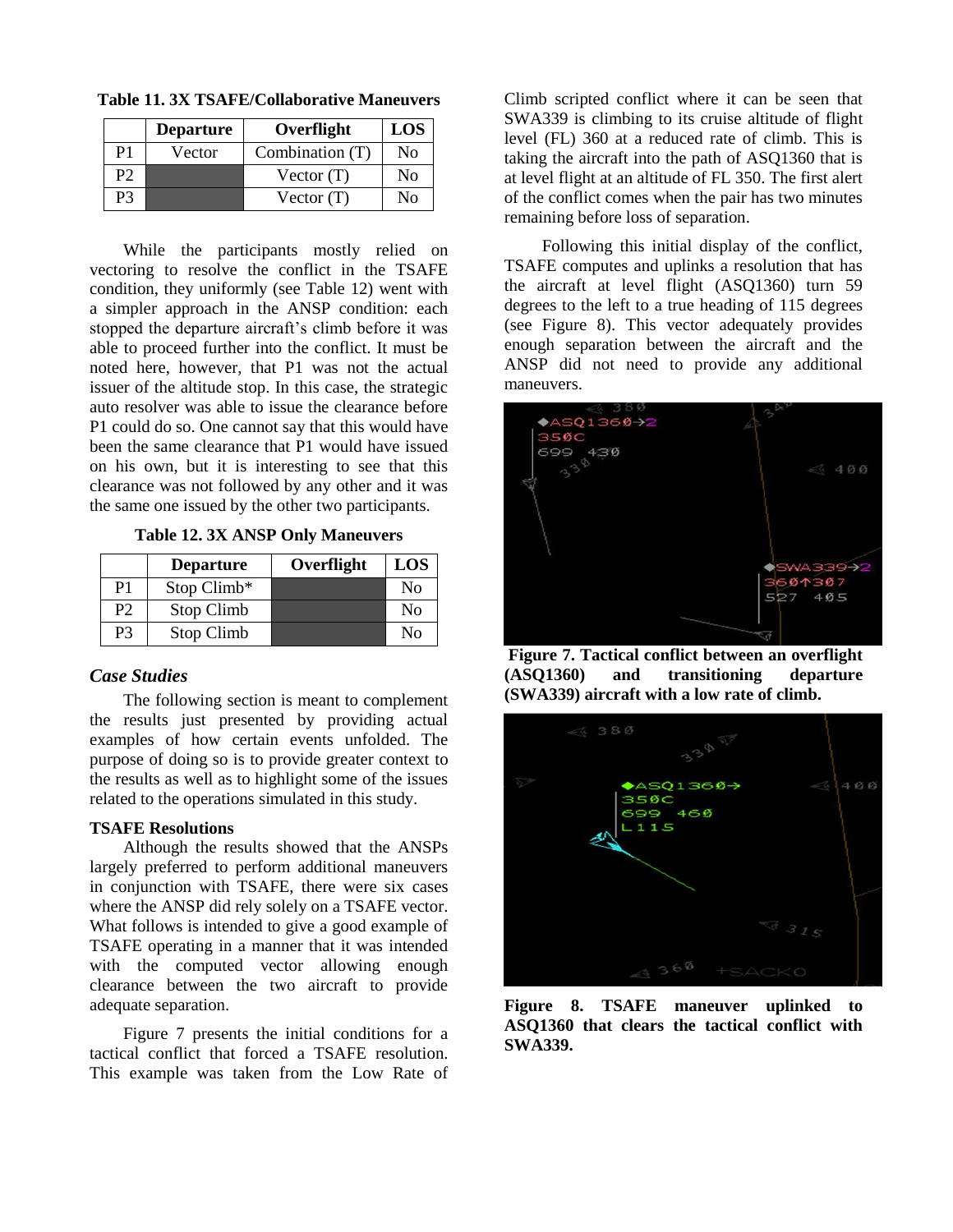#### **ANSP Resolutions**

The instantiation of TSAFE in this study was based on the original specifications that involved the computation of a vector designed for a single aircraft. In this study's trajectory based environment, such vectors would often result in extra work required of the ANSP in managing the vectored aircraft's trajectory and attempting to put the aircraft back onto its original trajectory.

While this was definitely a necessity at times in order to avoid a loss of separation, there were also times when a single altitude change would have worked just as well. Using altitude in this case allows for the aircraft to remain on its trajectory, thus reducing the extra steps and potential problems associated with tactical vectors.

The following example was taken from the scripted conflict situation that involved a Trajectory Mismatch. As seen in Figure 9, AAL280 has failed to make its expected turn at the PXV waypoint and has proceeded directly into a short term conflict with AAL529.



### **Figure 9. Tactical conflict between AAL280 and AAL529 resulting from a Trajectory Mismatch.**

In this particular case, two of the three ANSPs used a vector and combined vector and altitude maneuver respectively to resolve this conflict. One ANSP, however, managed to successfully use an altitude maneuver. Upon awareness of this shortterm conflict, the ANSP immediately issued a descent to FL 290 for AAL280, which was already off trajectory. This clearance alone, however, would likely not have been enough to provide the necessary separation in time assuming a nominal rate of descent. Therefore, the ANSP also followed

up the altitude clearance with an expedited rate of descent. In doing so, a loss of separation was avoided that did not involve extra vectoring of aircraft already off of their trajectory or taking aircraft off of their trajectory, which could, in either case, cascade into a larger problem.

### **Issues with Automation Collaboration**

The results for response strategies showed that in the TSAFE conditions, the ANSPs often preferred to use the vector issued by TSAFE as part of a more elaborate set of maneuvers in resolving a conflict. In essence, this required the ANSP to collaborate with the TSAFE automation in formulating the proper response. However, the success of this collaboration was dependent upon the stability of the automation's response given the fact that the ANSP would have to work with that response.

This dependence on a stable response from the automation did, however, cause problems when the response was unpredictable. Figure 13 presents an example where a short-term conflict in the TSAFE condition was detected with three minutes to loss of separation. At this moment the ANSP would normally await the TSAFE resolution to be formulated so that an additional or complementary maneuver could be executed. The problem, however, was that a stable response was not forthcoming from TSAFE until there was one minute remaining. In Figure 10, one can see that at the first time step (T1), NWA612 had been selected as the maneuvering aircraft and that it would be issued a right turn to heading 087. Moments later, this clearance was modified such that the heading would be to the left to 009. This was followed by a reversal where the other aircraft (FLG144) was selected as the maneuvering aircraft. This was followed by another reversal where NWA612 was actually given a right turn to heading 115. This consumed valuable time and reduced the number of options that the ANSP had available to collaboratively and safely resolve the conflict.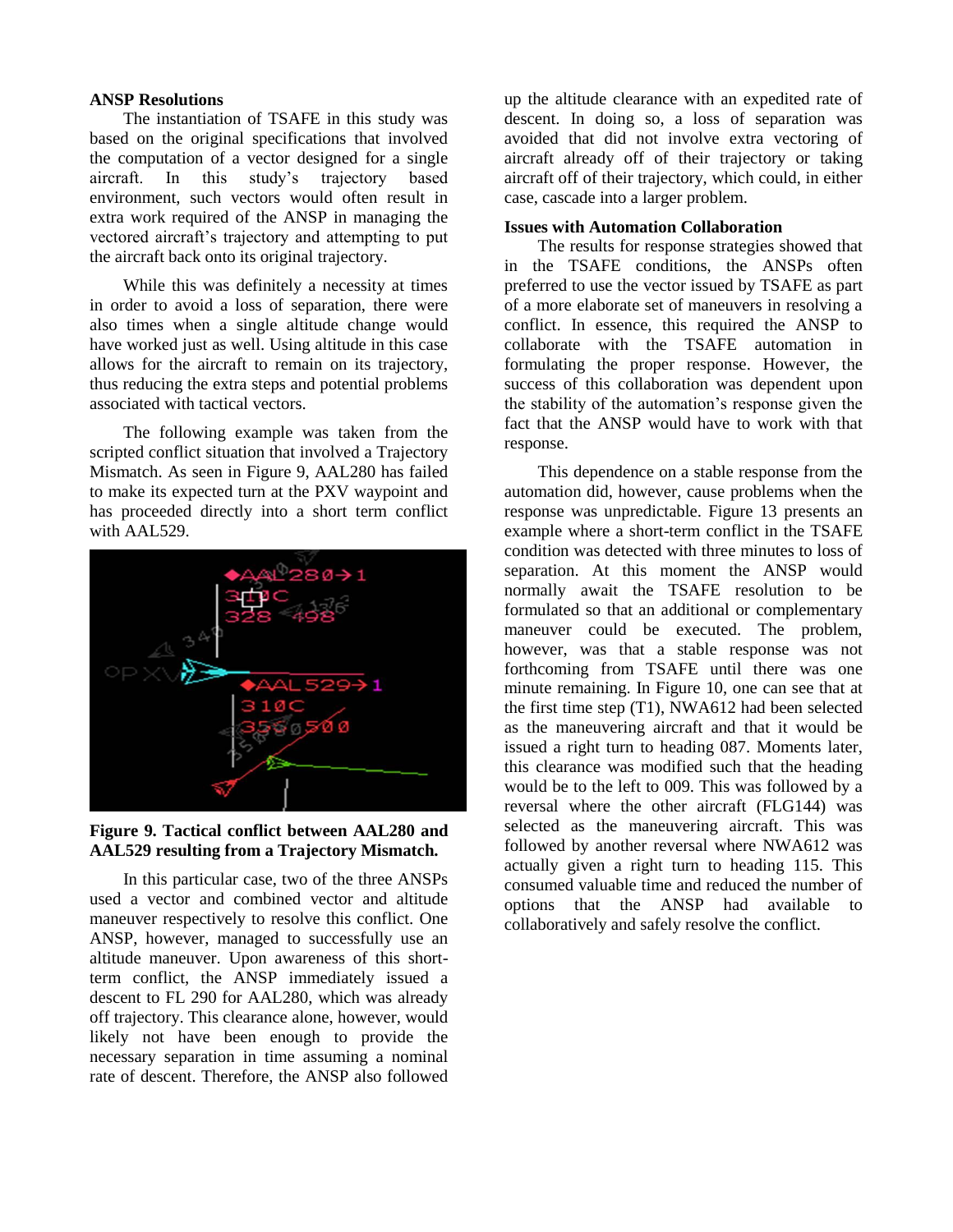

**Figure 10. An example of unpredictability on the side of automation that impacted effective collaboration.**

This was just one example, but it was not an isolated case. Such uncertainties also led to occasional efforts by the ANSP to preempt the automation by issuing a clearance to one of the aircraft before TSAFE was able to. This was not always successful though, because the ANSP would often issue a clearance, then TSAFE would issue a different clearance to the same aircraft, or the clearances may have been for different aircraft but conflicted with each other, which resulted in the pair coming closer together. These situations often resulted in confusion and further problems that the ANSP would inevitably need to deal with.

#### **Situation Awareness**

The final example is one in which the resolution of one tactical conflict resulted in additional conflicts, which relates to the issue of situation awareness in an advanced airspace environment.

This example was taken from the scripted conflict that involved an overflight and a transitioning aircraft with an abnormally low rate of climb. In this case, as shown in Figure 11, the overflying aircraft (ASQ1360) was issued a TSAFE vector right to a true heading of 192 degrees. The ANSP complemented this vector with his own by also taking the transitioning aircraft (SWA339) to the right, but allowing it to continue its climb.



**Figure 11. Scripted conflict that resulted in a TSAFE vector for ASQ1360 and vector for SWA339 in transition.**

Shortly thereafter, what was once a conflict involving a pair of aircraft now involved three because the vectoring of the transitioning aircraft, while allowing it to continue its climb, brought it directly into the path of two more aircraft (see Figure 12). This first resulted in a TSAFE vector being issued to AAL1142, which turned it right to a true heading of 316 degrees to avoid SWA339. Meanwhile, the ANSP had stopped the climb of SWA339 at FL 330. However, this was the same altitude of AAL460 to the west that was already in conflict. This forced an additional TSAFE vector for AAL460 that turned it left to a true heading of 018 degrees and was followed by a descent clearance from the ANSP down to FL 320.



**Figure 12. Conflicts resulting from SWA339's earlier vector by the ANSP.**

The unfolding of this situation eventually saw a total of four aircraft maneuvered, with each one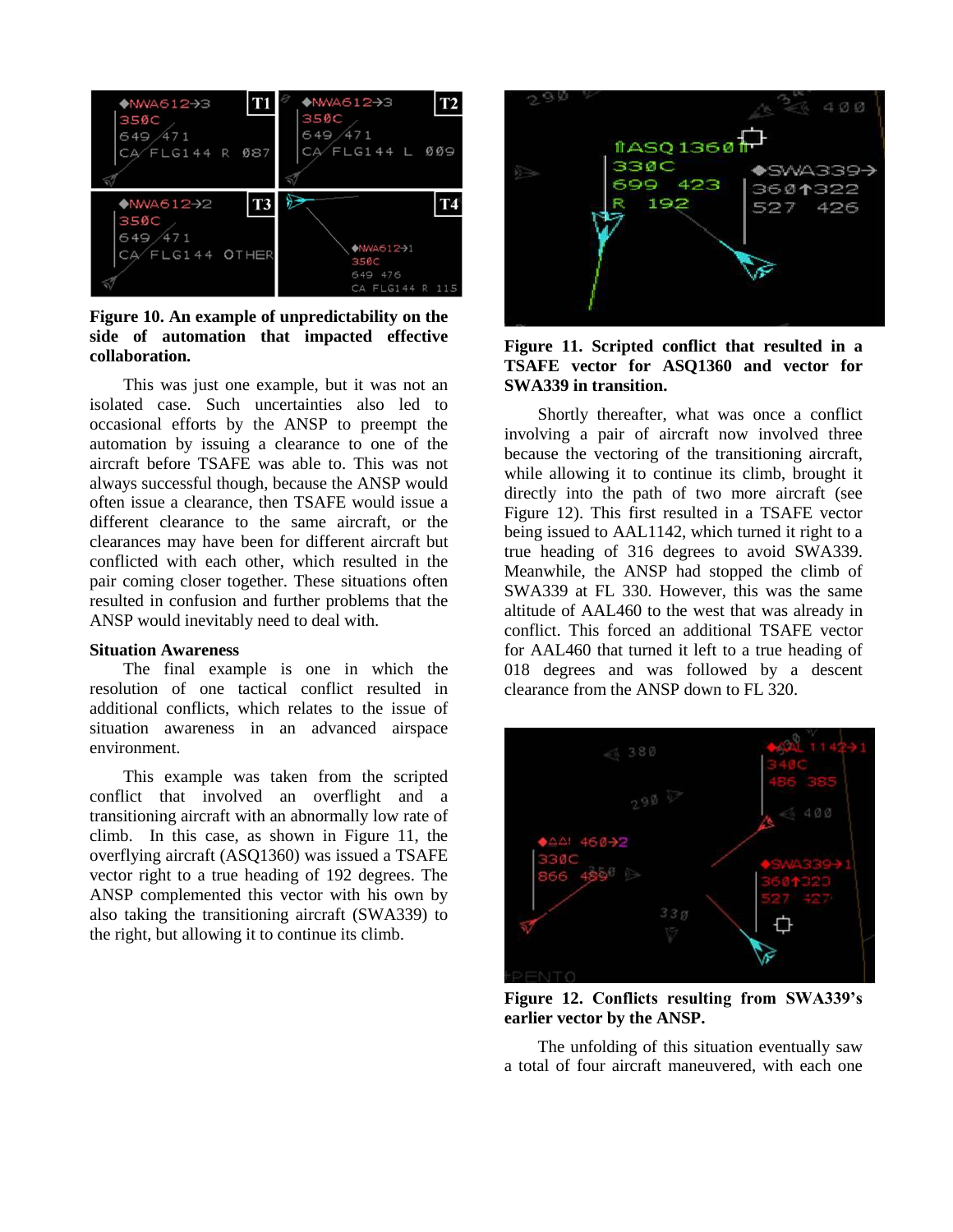moving off of its trajectory and requiring extra work from the ANSP to get them back on. Similar situations occurred during the course of the study. What emerged from some of the feedback from the ANSPs was that at times they did not have sufficient awareness of the surrounding traffic to safely maneuver aircraft in a tactical manner. This was an issue because in this environment, aircraft that were on their trajectories and operating according to trajectory based flight rules were lowlighted on the display and basically operated in the background without any intervention by the ANSP. While this was necessary for the ANSPs to be able to handle traffic at 2X and 3X density levels, it also became a problem when the ANSP was required to quickly gain an understanding of the immediate airspace and traffic situation from which critical, time sensitive decisions would have to be made. Suggestions were offered on how this situation might be improved, which will be addressed in the following section.

### **Discussion**

The results just presented highlighted a number of issues relevant to both the operation of the TSAFE automation as well as how the ANSP can collaborate with this type of automation in handling tactical, off-nominal situations. What follows is a discussion of the similarities and differences between the strategies used in shortterm conflict situations in both a TSAFE and non-TSAFE environment, and how they can be or have been incorporated into the design of the automation. This will be followed by a short discussion on the issues presented in the case study examples and some of the feedback received by the ANSPs concerning ideas for a better and safer approach to working with the automation more effectively.

### *Response Strategies*

Two different types of scripted short-term conflicts were presented where it was shown that different strategies were used both between the conflict situations as well as between the TSAFE and ANSP conditions.

#### **Trajectory Mismatch**

For the Trajectory Mismatch conflicts, collapsing across the two examples showed that in the TSAFE conditions at both the 2X and 3X levels of traffic the ANSPs largely felt the need to provide maneuvers in addition to those issued by TSAFE. In the 12 total conflict cases across the three participants, the TSAFE vector was solely relied on only twice. All of the other cases involved either issuing an altitude clearance in conjunction with the vector or maneuvering the other aircraft as well. This stands in contrast to the strategies used in the ANSP conditions where, of the 12 cases, seven involved a single maneuver for a single aircraft. Of those seven, five were an altitude clearance, which highlights the importance of having an extra degree of freedom in resolving short-term conflicts.

In terms of the number of aircraft used, there was also a noticeable difference between the TSAFE and ANSP conditions. The TSAFE conditions showed that of the 12 cases across the traffic levels, the second aircraft was maneuvered in five of the cases. In the ANSP conditions, however, a second aircraft was only used three times.

Given the number of variables present in each individual conflict situation, it is difficult to determine if one particular maneuver provides more benefit over any of the others. The context dependent nature of each conflict situation may not even warrant such an exploration. There were times when one maneuver successfully avoided a loss of separation and others where that same maneuver failed to do so. It is likely that an important factor in this regard is the timing of the conflict detection, resolution issuance, and response from the flight deck.

One tempting avenue to take in looking at benefits is in the number of separation violations that occurred. For the TSAFE conditions, at the 2X traffic level, a separation violation resulted in three out of the six cases. This number increased at the 3X level where a separation violation occurred in five out of the six cases. A very different story emerged in the ANSP condition, however, where at the 2X traffic level there was only one separation violation. This number increased to three out of the six cases at the 3X traffic level.

It should be stressed here that despite these loss of separation results, they relate to a specific subset of instances and should not be generalized to the overall concept of TSAFE and the operational concept used in the study. In fact, as reported in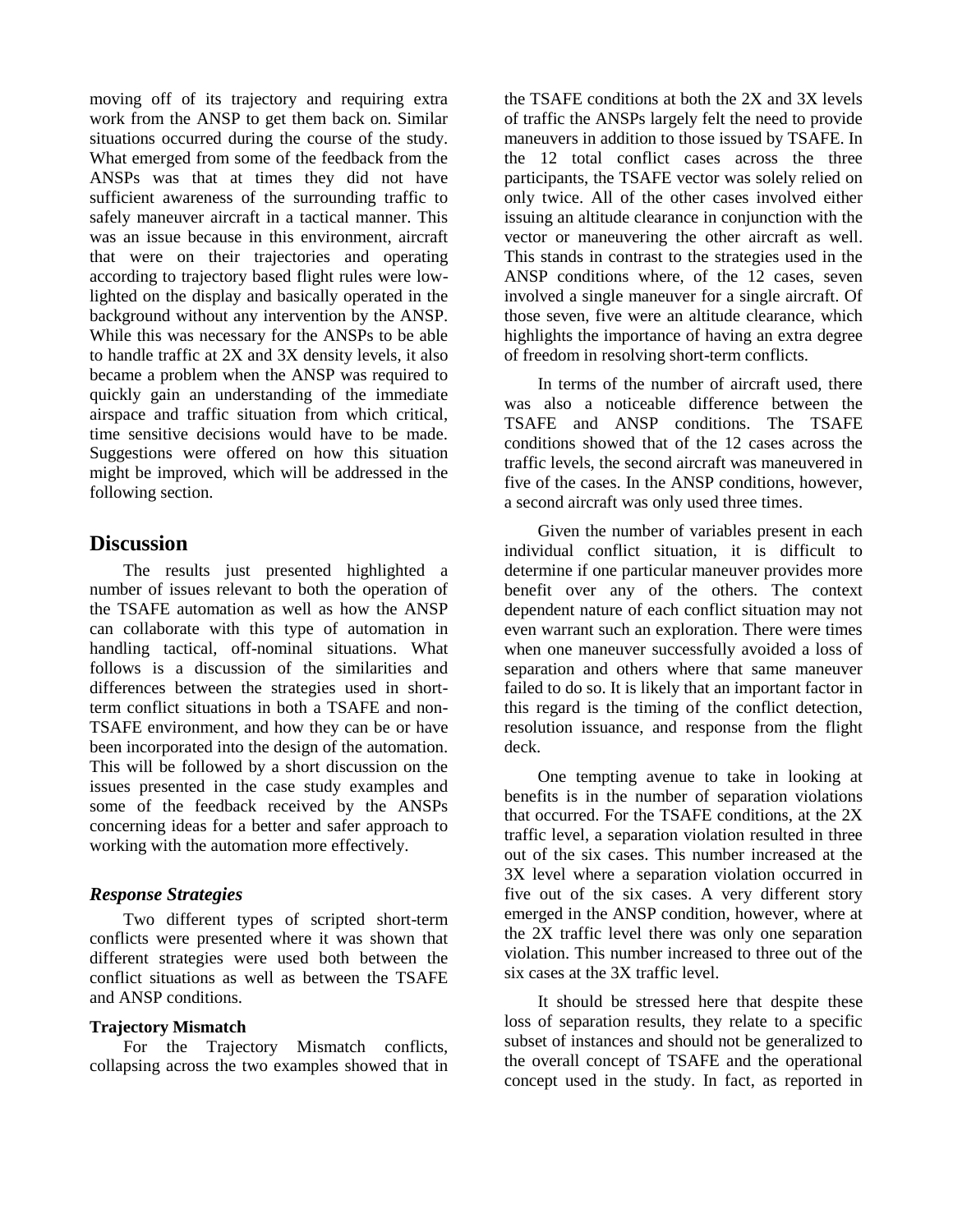Prevot et al. [9], the total number of separation violations for scripted conflicts was actually lower in the TSAFE conditions compared to the ANSP conditions.

### **Low Rate of Climb**

This particular conflict situation was inherently different than the Trajectory Mismatch conflict in that it involved a transitioning aircraft with an abnormally low rate of climb. This gave the participants a greater chance to use altitude as a resolution than in the Trajectory Mismatch case since that was one of the factors producing the conflict. Interestingly, in the TSAFE condition across the 2X and 3X traffic levels, an altitude clearance was only used once out of the six cases; and that clearance was given to the overflying aircraft after it was issued a vector by TSAFE. All of the other five cases involved vectors for either one or both aircraft in the conflict pair. This is quite different from what was observed in the ANSP condition where a vector was used only once. With the exception of the case where the participant did nothing, all other resolutions involved using a stop altitude on the climbing aircraft.

Similar to the Trajectory Mismatch case, the use of both aircraft in the conflict pair was greater in the TSAFE conditions than in the ANSP conditions. Of the six cases, a second aircraft was maneuvered in three of them, while the second aircraft was never used in the ANSP condition.

Unlike the Trajectory mismatch conflict, however, the strategy differences between the TSAFE and ANSP conditions did not have any impact on the number of separation violations that occurred. For the Low Rate of Climb conflict cases, two separation violations occurred in both the TSAFE and ANSP conditions, and were limited to the 2X traffic level. One interesting finding was that of all the cases examined, the only maneuver that successfully avoided a separation violation every time was when the ANSP stopped the climb of the transitioning aircraft.

### *Case Studies and Lessons Learned*

The first two cases presented were simply examples of the TSAFE automation functioning in an ideal manner as it was intended, and a different approach taken by the ANSP in resolving a conflict. In the former case, TSAFE issued a vector that successfully avoided a conflict. The latter case involved the ANSP using an altitude clearance with an expedited descent. This contrast highlights a fairly obvious functionality that the TSAFE automation would benefit from and that is the ability to use altitude clearances in its resolutions. Since the conclusion of this study in 2008, this functionality has been added and successfully tested [7].

Even with this added functionality, however, there is still the issue of how the ANSP can effectively collaborate with the TSAFE automation in resolving tactical conflict situations. One of the problems that negatively affected this effort was the instability that the automation occasionally suffered from in finalizing a resolution. This was a problem because the ANSP was often awaiting a finalized resolution so that an additional and complementary maneuver could be issued. This problem uncovered a larger issue of where the automation fits within the hierarchy of operators within this environment. In this study, the TSAFE automation acted independently and required the ANSP to react to its decisions. A solution offered by the ANSPs following the study that could circumvent the issue of TSAFE uncertainty was to give the ANSP the power to override or "turn off" TSAFE when necessary. This would allow the ANSP to develop a strategy and plan based on a stable situation without the need to waste valuable time waiting to react. Meanwhile, additional work has gone into the development of TSAFE with the goal of improving the stability of resolution generation.

Another concern that came out of the case studies was that of situation awareness. In the example used, one fairly straight forward conflict turned into a difficult and complex situation due to the participant's unawareness of the surrounding traffic situation. This poses a problem because the same changes necessary to accommodate such high levels of traffic are the same ones that contribute to this lack of awareness. And it is this awareness that is critical in developing safe and informed decisions in resolving tactical conflicts. One possible solution offered by the ANSPs that could help with this problem is the highlighting of aircraft in the immediate vicinity of the tactical conflict. In doing so, it is believed that the information gained from being made aware of the surrounding traffic would